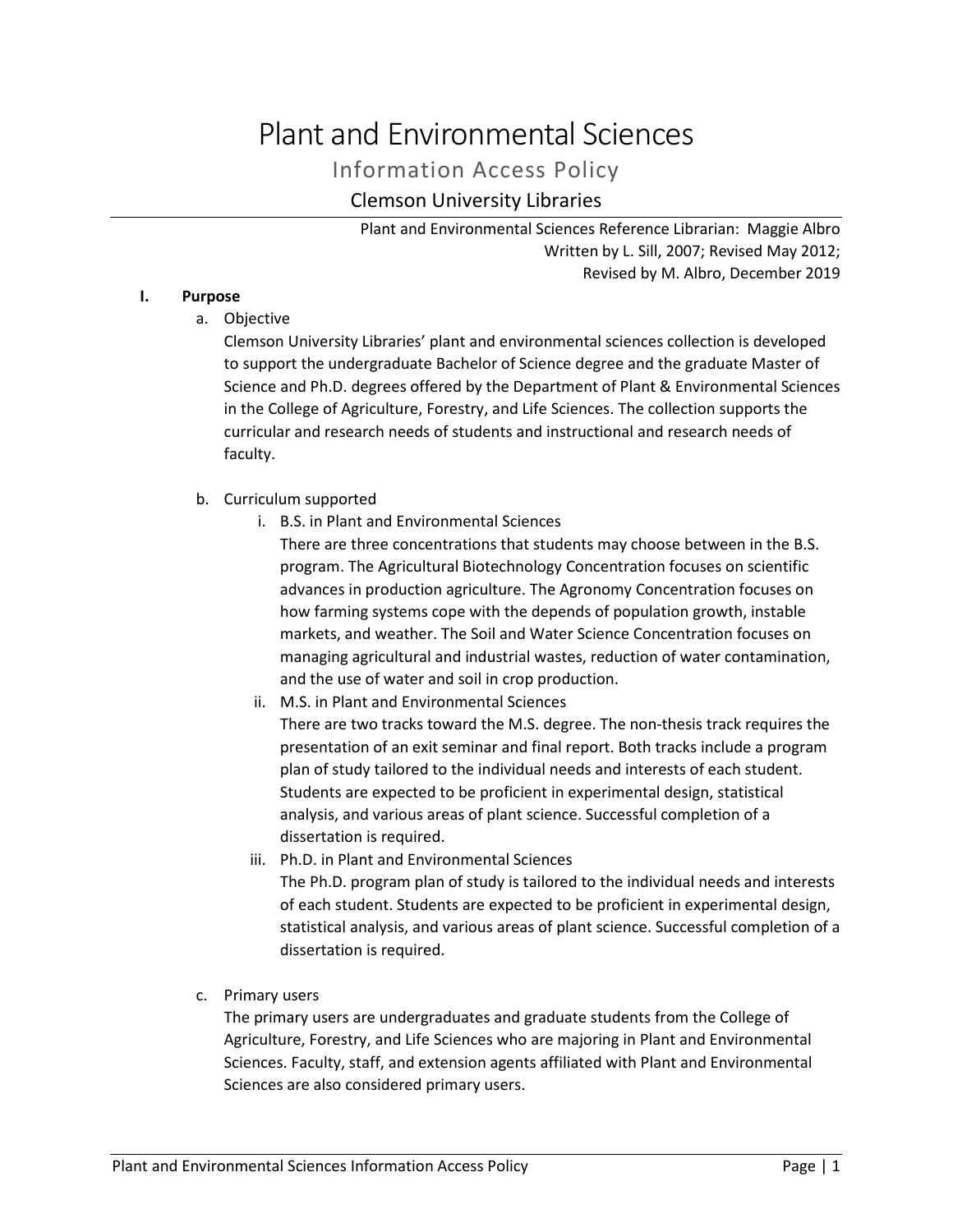# d. Secondary users

Much of the material in plant and environmental sciences is interdisciplinary. Materials bought for this department are used by faculty, students, and staff in many other life science programs and departments.

## **II. Scope of the Collection**

The collection is housed between Cooper Library and Offsite Storage, with the exception of some materials available in a stable online format. Collecting efforts are aimed at maintaining a well-rounded collection, with special strengths in the areas of current research at Clemson University and in areas where degrees are given, but which also provides materials for undergraduates in all areas of Plant and Environmental Science and which will in the future provide an adequate basic collection as research interests change.

a. Format guidelines

Monographic material will be purchased in print and/or electronic format. Journals, handbooks, manuals, and encyclopedias will be in electronic format, if available. DVDs will be purchased as requested by the faculty.

b. Language guidelines

Primarily English-language materials will be selected. If materials in other languages are collected they must generally contain information not readily available in English.

c. Geographical guidelines

Plant end Environmental Sciences materials concerning topics in South Carolina, the Southeastern United States, and North America will be emphasized. Other geographic areas will be targets as research and teaching interests dictate.

d. Chronological guidelines

Most books considered for purchase are current; materials published prior to the most recent five years are purchased very selectively.

# e. Types of materials excluded The following materials will be excluded unless there is an extraordinary need and/or a specific request:

- i. Workbooks
- ii. Computer software
- iii. Rare materials
- iv. Textbooks

# **III. Subject Classifications Collected**

| <b>Primary Subject Classifications:</b>                  |                     |
|----------------------------------------------------------|---------------------|
| Pests and diseases                                       | SB 599 - SB 608     |
| Plant pathology                                          | SB 621 - SB 795     |
| Economic entomology                                      | SB 818 - SB 945     |
| Pest control and treatment of diseases. Plant protection | $SB$ 950 $-$ SB 990 |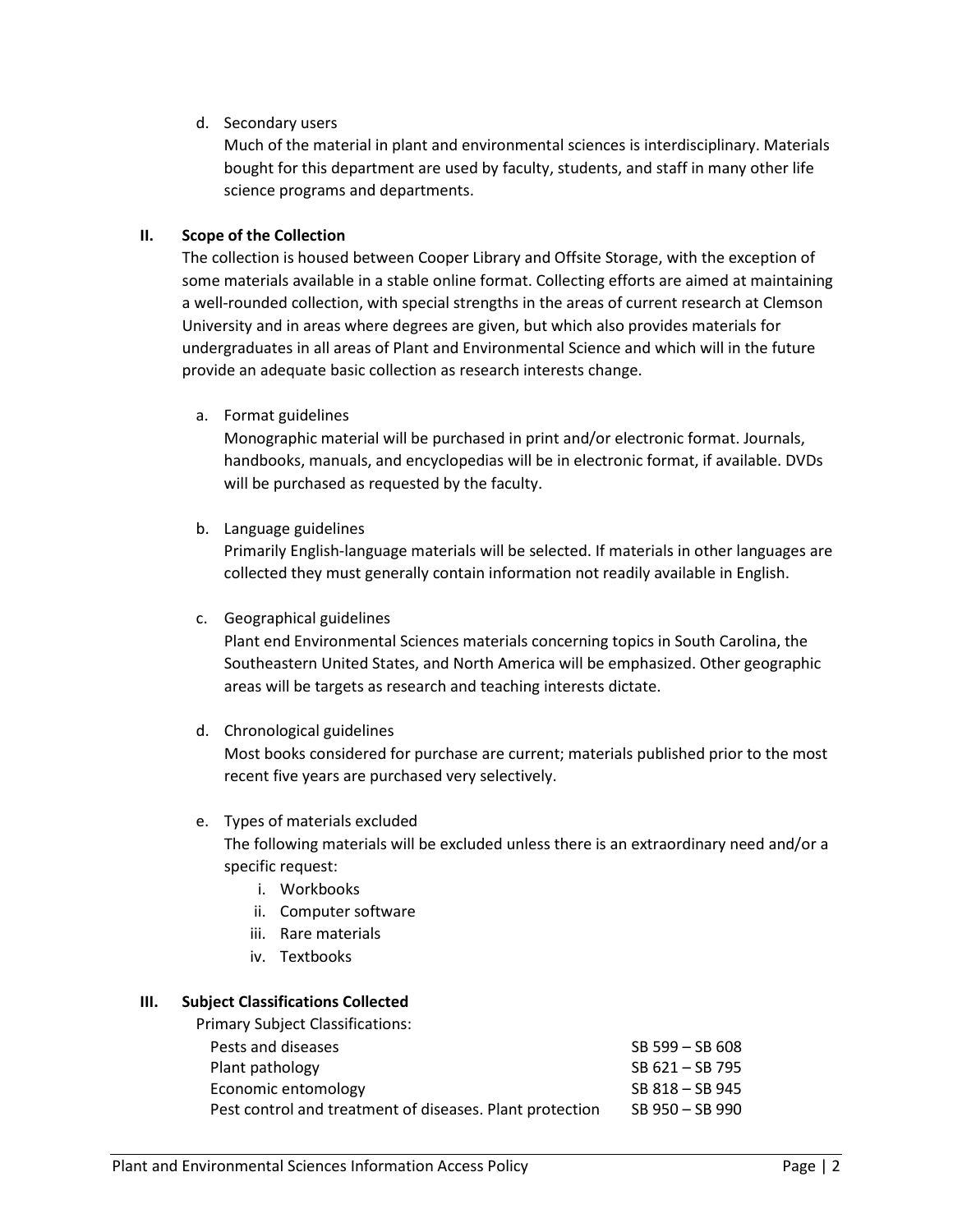| Economic zoology applied to crops. Agricultural zoology. | SB 990.5 - SB 998 |
|----------------------------------------------------------|-------------------|
| Plant physiology                                         | OK 710 - OK 715   |
| Physical plant physiology                                | QK 720 - QK 753   |
| Physical agents affecting plants                         | QK 754 - QK 845   |
| Phytochemistry                                           | QK 861 - QK 866   |
| <b>Nutrition</b>                                         | QK 867 - QK 899   |

#### **IV. Core Plant and Environmental Science Journals**

| <b>Advances in Botanical Research</b>    | <b>Interactions</b>                     |
|------------------------------------------|-----------------------------------------|
| American Journal of Botany               | New Phytologist                         |
| Annals of Botany, London                 | Photosynthesis Research                 |
| Annual Review of Phytopathology          | Physiologia Plantarum                   |
| Annual Review of Plant Biology           | Phytochemistry                          |
| <b>Aquatic Botany</b>                    | Phytomedicine                           |
| <b>BMC Plant Biology</b>                 | Phytopathology                          |
| Botanical Journal of the Linnean         | Plant and Cell Physiology               |
| Society                                  | Plant and Soil                          |
| <b>Botanical Review</b>                  | <b>Plant Biology</b>                    |
| <b>Critical Reviews in Plant Science</b> | Plant Biotechnology Journal             |
| <b>Environmental and Experimental</b>    | <b>Plant Cell</b>                       |
| Botany                                   | <b>Plant Cell Reports</b>               |
| <b>Functional Plant Biology</b>          | <b>Plant Disease</b>                    |
| <b>International Journal of Plant</b>    | <b>Plant Foods for Human Nutrition</b>  |
| <b>Sciences</b>                          | Plant Journal                           |
| Journal of Ecology                       | <b>Plant Methods</b>                    |
| Journal of Experimental Botany           | <b>Plant Molecular Biology</b>          |
| <b>Journal of Natural Products</b>       | Plant Pathology Journal                 |
| Journal of Phycology                     | Plant Physiology                        |
| Journal of Plant Growth Regulation       | <b>Plant Reproduction</b>               |
| Journal of Plant Nutrition               | <b>Plant Science</b>                    |
| Journal of Plant Physiology              | Plant, Cell, & Environment              |
| Journal of Vegetation Science            | Planta                                  |
| <b>Molecular Breeding</b>                | Planta Medica                           |
| <b>Molecular Plant</b>                   | Taxon                                   |
| <b>Molecular Plant Pathology</b>         | <b>Theoretical and Applied Genetics</b> |
| <b>Molecular Plant-Microbe</b>           |                                         |

## **V. Core Plant and Environmental Science Databases and Indexes**

AGRICOLA Biological and Agricultural Index Plus BIOSIS Current Contents LexisUni Medline (PubMed) PAIS

PubMed (Medline) Science Citation Index SciFinder Scholar **TOXLINE** TOXNET Web of Science Zoological Record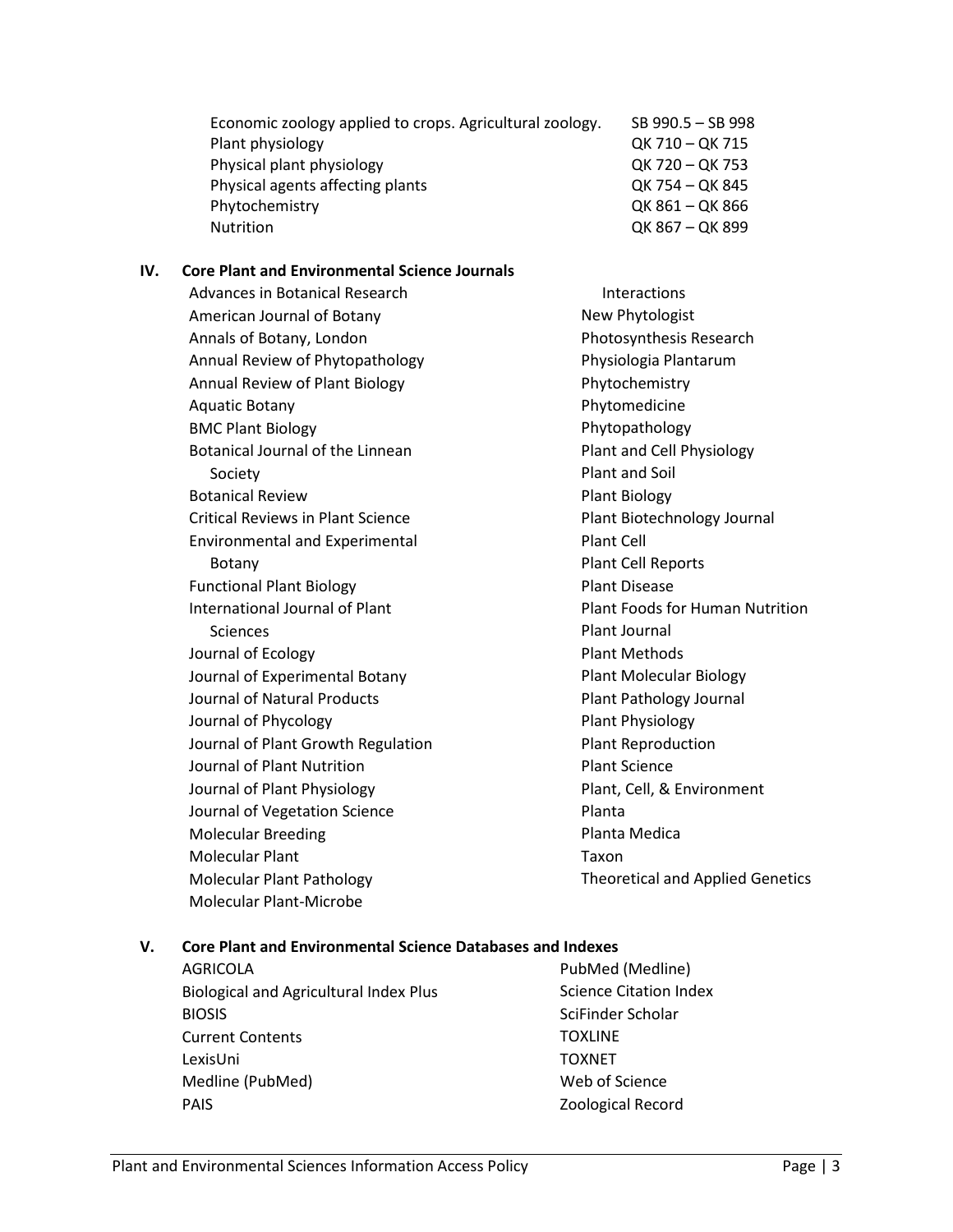## **VI. Access to Information not Available On-site**

a. Remote Storage

Online request forms and document delivery enable access to materials in Clemson Libraries' remote storage facilities within 24 business hours.

b. Interlibrary Loan

The primary access point for journals and secondary access point for books not owned or accessible by Clemson Libraries will be Interlibrary Loan. This service is free to Clemson University students, faculty, and staff.

c. PASCAL Delivers

The primary access point for books not owned or accessible by Clemson Libraries will be PASCAL Delivers. This service provides access to books owned by other academic libraries in the state of South Carolina and is free to Clemson University students, faculty, and staff.

# **VII. Selection Tools Used**

- a. Faculty and student requests and recommendations
- b. Course syllabi
- c. Major Plant and Environmental Science journals
- d. Publishers' websites and catalogs
- e. An approval plan
- f. GOBI online database
- g. Circulation, Interlibrary Loan, and PASCAL Delivers activity

#### **VIII. Deselection Guidelines**

Monographic material, with an imprint of 15 years ago or earlier, which has not circulated for the last ten years, will be reviewed for deselection. Statistical reports are available for review of these titles. Due to the need to maintain materials for historical research and/or reference, older materials may be kept even if they have not circulated recently. If a book has not circulated and is historically important, Special Collections will be asked to house it. If Special Collections does not take the item, storage will be considered if the item is rare or unique to Clemson.

#### **IX. Evaluation Tools**

- a. Circulation, recall, internal use
- b. Interlibrary Loan and PASCAL Delivers requests
- c. *Journal Citation Reports*

#### **X. Collection Assessment and Planning**

- a. Qualitative Measures
	- i. The information access policy for this department will be reviewed every five years.
	- ii. Appropriate bibliographies will be checked against our holdings
	- iii. Benchmarking projects, to be determined